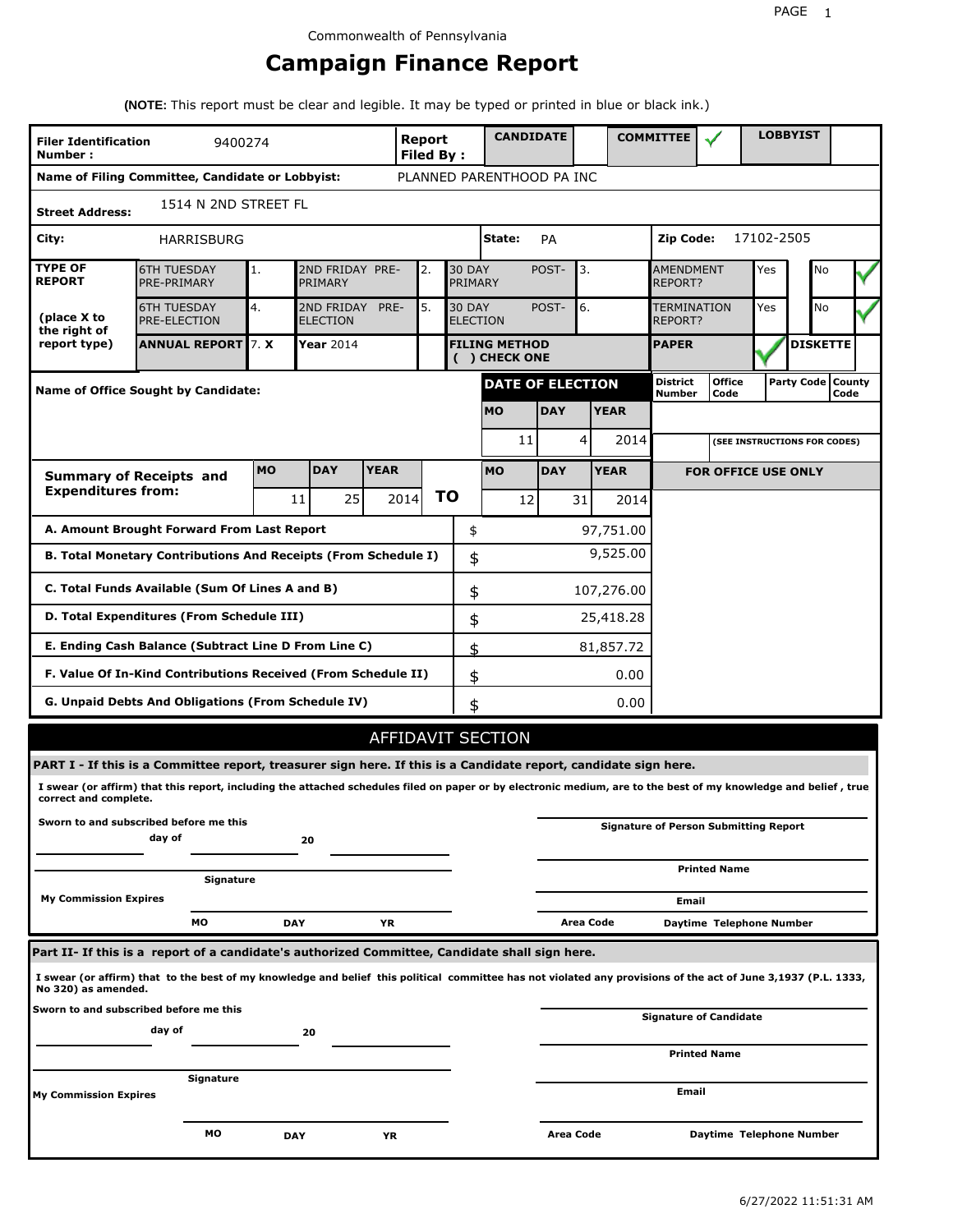## **SCHEDULE I CONTRIBUTIONS AND RECEIPTS**

**Detailed Summary Page**

| <b>Name of Filing Committee or Candidate</b>                                                                                                                                                | <b>Reporting Period</b> |                |                |
|---------------------------------------------------------------------------------------------------------------------------------------------------------------------------------------------|-------------------------|----------------|----------------|
| PLANNED PARENTHOOD PA INC                                                                                                                                                                   | From:                   | 11/25/2014 To: | 12/31/2014     |
| 1. Unitemized Contributions Received - \$50.00 or Less Per Contributor                                                                                                                      |                         |                |                |
| <b>TOTAL for the Reporting Period</b>                                                                                                                                                       |                         | (1)            | \$<br>675.00   |
| 2. Contributions Received - \$50.01 To \$250.00 (From Part A and Part B)                                                                                                                    |                         |                |                |
| <b>Contributions Received From Political Committees (Part A)</b>                                                                                                                            |                         |                | \$<br>0.00     |
| All Other Contributions (Part B)                                                                                                                                                            |                         |                | \$<br>1,050.00 |
| <b>TOTAL for the Reporting Period</b>                                                                                                                                                       |                         | (2)            | \$<br>1,050.00 |
|                                                                                                                                                                                             |                         |                |                |
| 3. Contributions Received Over \$250.00 (From Part C and Part D)                                                                                                                            |                         |                | \$             |
| <b>Contributions Received From Political Committees (Part C)</b>                                                                                                                            |                         |                | 0.00           |
| All Other Contributions (Part D)                                                                                                                                                            |                         |                | \$<br>7,800.00 |
| <b>TOTAL for the Reporting Period</b>                                                                                                                                                       |                         | (3)            | \$<br>7,800.00 |
| 4. Other Receipts, Refunds, Interest Earned, Returned Checks, Etc. (From Part E)                                                                                                            |                         |                |                |
| <b>TOTAL for the Reporting Period</b>                                                                                                                                                       |                         | (4)            | \$<br>0.00     |
|                                                                                                                                                                                             |                         |                |                |
| Total Monetary Contributions and Receipts During this Reporting Period (Add and enter amount<br>totals from Boxes 1,2,3 and 4; also enter this amount on Page1, Report Cover Page, Item B.) |                         |                | \$<br>9,525.00 |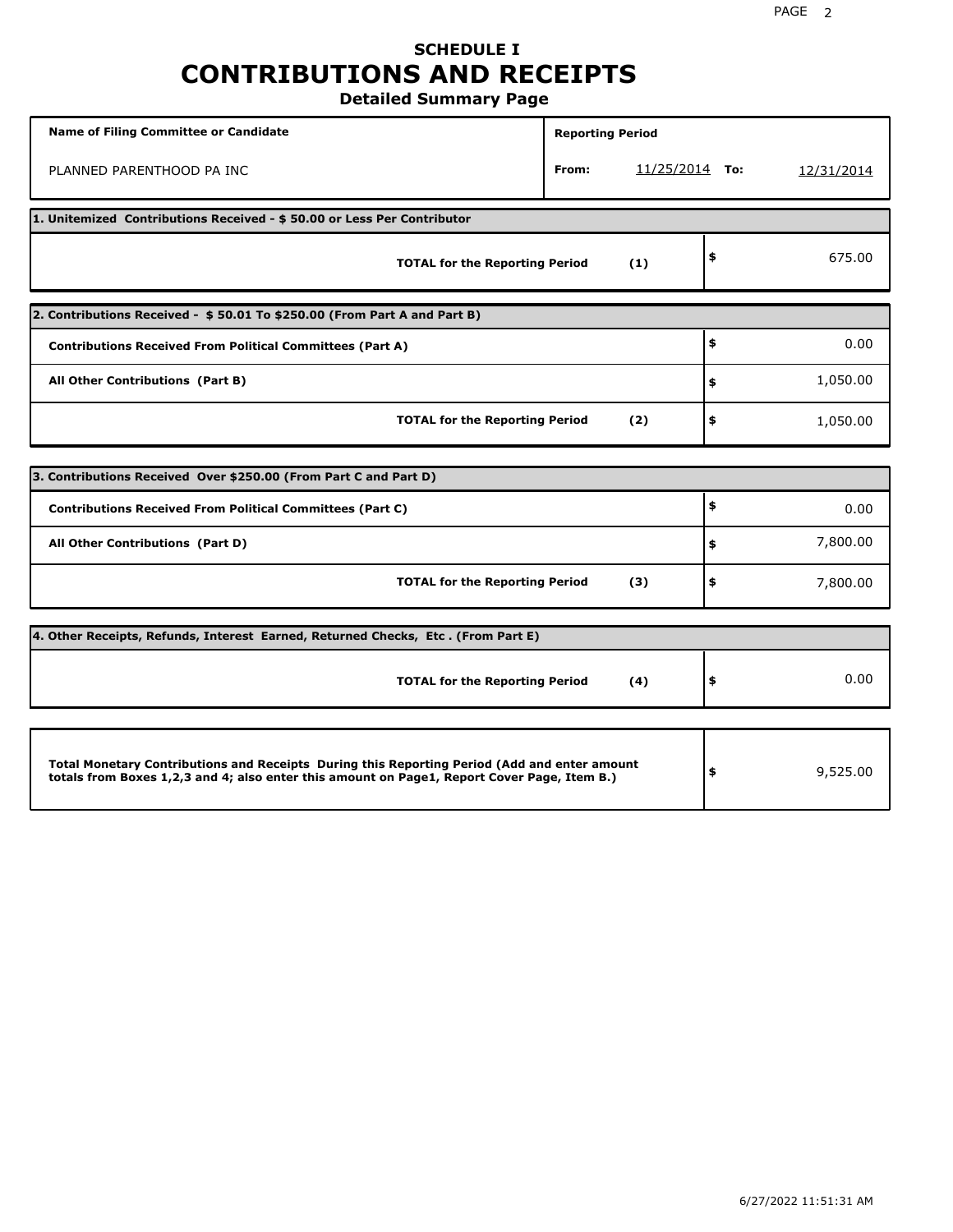# **PART A**

## **CONTRIBUTIONS RECEIVED FROM POLITICAL COMMITTEES**

**\$50.01 TO \$250.00**

 **Use this Part to itemize only contributions received from political committees with an aggregate value from \$50.01 to \$250.00 in the reporting period.**

| Name of Filing Committee or Candidate      |              |                   |           | <b>Reporting Period</b> |             |    |                   |  |  |
|--------------------------------------------|--------------|-------------------|-----------|-------------------------|-------------|----|-------------------|--|--|
|                                            |              |                   | From:     |                         | To:         |    |                   |  |  |
|                                            |              |                   |           | <b>DATE</b>             |             |    | <b>AMOUNT</b>     |  |  |
| <b>Full Name of Contributing Committee</b> |              |                   | <b>MO</b> | <b>DAY</b>              | <b>YEAR</b> |    |                   |  |  |
| <b>Mailing Address</b>                     |              |                   |           |                         |             | \$ | 0.00              |  |  |
| City                                       | <b>State</b> | Zip Code (Plus 4) |           |                         |             |    |                   |  |  |
|                                            |              |                   |           |                         |             |    | <b>PAGE TOTAL</b> |  |  |
|                                            |              |                   |           |                         |             |    |                   |  |  |

**Enter Grand Total of Part A on Schedule I, Detailed Summary Page, Section 2.**

PAGE 3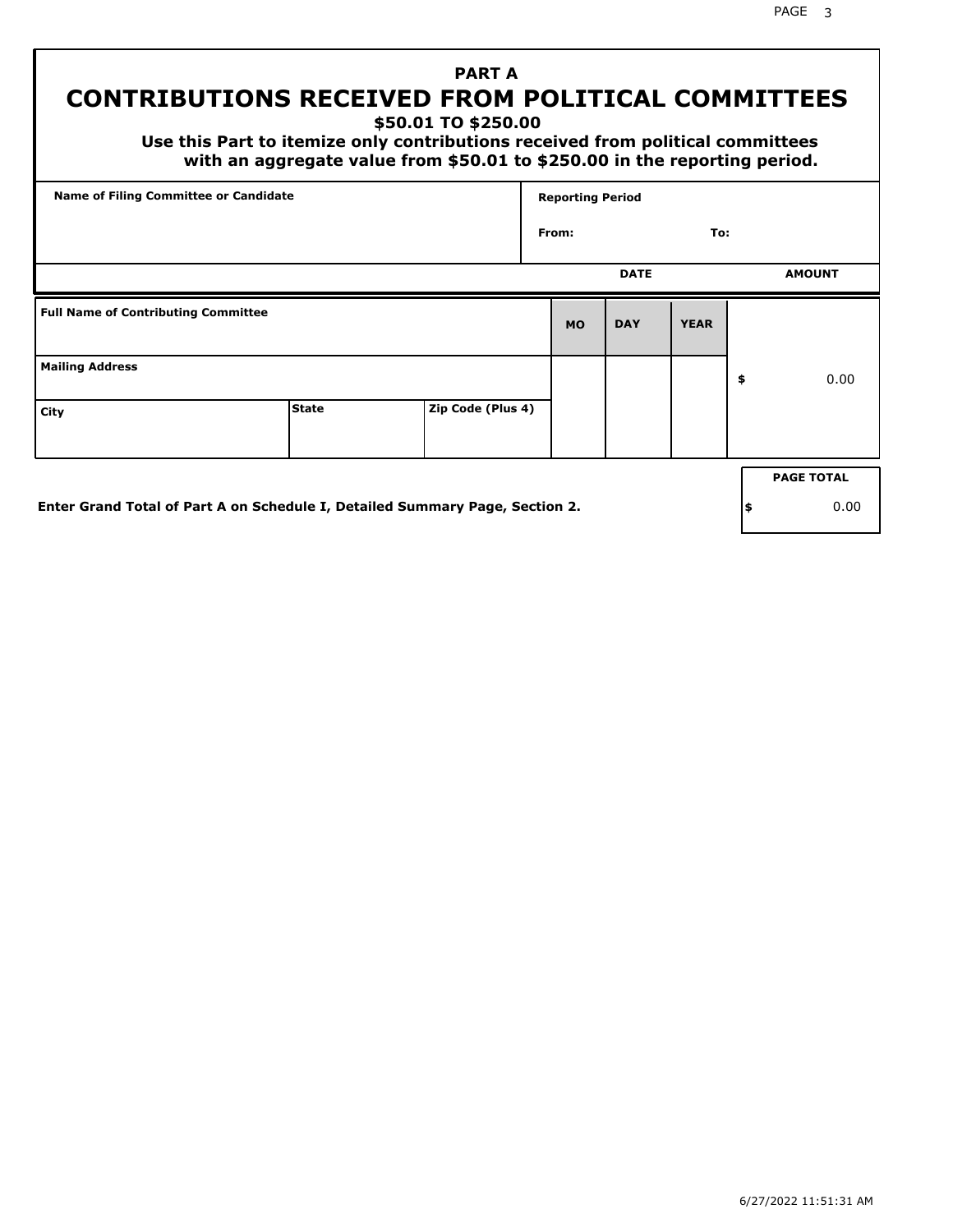| Use this Part to itemize all other contributions with an aggregate value from |                    | <b>PART B</b><br><b>ALL OTHER CONTRIBUTIONS</b><br>\$50.01 TO \$250.00<br>\$50.01 to \$250.00 in the reporting period.<br>(Exclude contributions from political committees reported in Part A) |                         |             |                  |               |
|-------------------------------------------------------------------------------|--------------------|------------------------------------------------------------------------------------------------------------------------------------------------------------------------------------------------|-------------------------|-------------|------------------|---------------|
| Name of Filing Committee or Candidate                                         |                    |                                                                                                                                                                                                | <b>Reporting Period</b> |             |                  |               |
| PLANNED PARENTHOOD PA INC                                                     |                    |                                                                                                                                                                                                | From:                   |             | $11/25/2014$ To: | 12/31/2014    |
|                                                                               |                    |                                                                                                                                                                                                |                         | <b>DATE</b> |                  | <b>AMOUNT</b> |
| <b>Full Name of Contributor</b><br><b>Edward Feinstein</b>                    |                    |                                                                                                                                                                                                | <b>MO</b>               | <b>DAY</b>  | <b>YEAR</b>      |               |
| <b>Mailing Address</b><br>6640 Dalzell Place                                  |                    |                                                                                                                                                                                                |                         |             |                  | \$<br>100.00  |
| City                                                                          | <b>State</b>       | Zip Code (Plus 4)                                                                                                                                                                              | 12                      | 30          | 2014             |               |
| Pittsburgh                                                                    | PA                 | 15217                                                                                                                                                                                          |                         |             |                  |               |
| <b>Full Name of Contributor</b><br>Leah Yocum                                 |                    |                                                                                                                                                                                                | <b>MO</b>               | <b>DAY</b>  | <b>YEAR</b>      |               |
| <b>Mailing Address</b><br>1200 Tel Hai Circle                                 |                    |                                                                                                                                                                                                |                         |             |                  | \$<br>100.00  |
| City<br>Honey Brook                                                           | <b>State</b><br>PA | Zip Code (Plus 4)<br>19344                                                                                                                                                                     | 12                      | 30          | 2014             |               |
| <b>Full Name of Contributor</b><br>Paula Bussard                              |                    |                                                                                                                                                                                                | <b>MO</b>               | <b>DAY</b>  | <b>YEAR</b>      |               |
| <b>Mailing Address</b><br>99 E Yellowbreeches Road                            |                    |                                                                                                                                                                                                |                         |             |                  | 200.00<br>≯   |
| City<br>Carlisle                                                              | <b>State</b>       | Zip Code (Plus 4)                                                                                                                                                                              | 12                      | 30          | 2014             |               |
|                                                                               | PA                 | 17015                                                                                                                                                                                          |                         |             |                  |               |
| <b>Full Name of Contributor</b><br>Kenneth Mohr Jr                            |                    |                                                                                                                                                                                                | <b>MO</b>               | <b>DAY</b>  | <b>YEAR</b>      |               |
| <b>Mailing Address</b><br>116 S Main Street                                   |                    |                                                                                                                                                                                                |                         |             |                  | \$<br>100.00  |
| City<br>Coopersburg                                                           | <b>State</b><br>PA | Zip Code (Plus 4)<br>18036                                                                                                                                                                     | 12                      | 23          | 2014             |               |
| <b>Full Name of Contributor</b><br>Jonathan Baron                             |                    |                                                                                                                                                                                                | <b>MO</b>               | <b>DAY</b>  | <b>YEAR</b>      |               |
| <b>Mailing Address</b><br>440 S Broad Street, #901                            |                    |                                                                                                                                                                                                |                         |             |                  | \$<br>100.00  |
| City<br>Philadelphia                                                          | <b>State</b><br>PA | Zip Code (Plus 4)<br>19146                                                                                                                                                                     | 12                      | 23          | 2014             |               |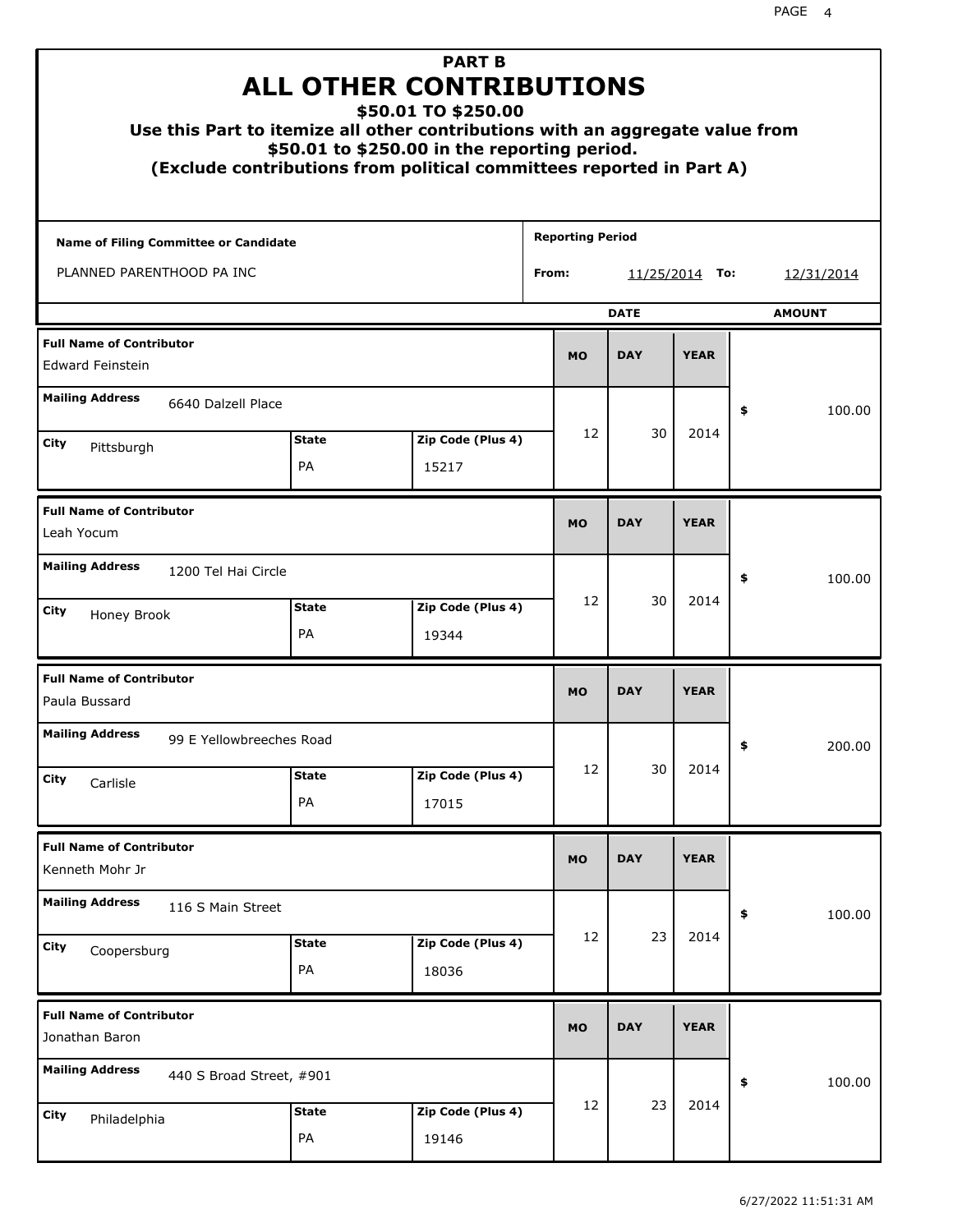٦

| <b>Full Name of Contributor</b><br>Clyde A Strang           |                    | <b>MO</b> | <b>DAY</b> | <b>YEAR</b> |              |              |  |
|-------------------------------------------------------------|--------------------|-----------|------------|-------------|--------------|--------------|--|
| <b>Mailing Address</b>                                      | 1120 Wyndham Drive |           |            |             | \$<br>200.00 |              |  |
| City<br>York                                                | <b>State</b><br>PA | 12        | 16         | 2014        |              |              |  |
|                                                             |                    |           |            |             |              |              |  |
| <b>Full Name of Contributor</b><br><b>Brigitte Trevidic</b> |                    |           | <b>MO</b>  | <b>DAY</b>  | <b>YEAR</b>  |              |  |
| <b>Mailing Address</b><br>521 Revere Road                   |                    |           | 12         | 16          | 2014         | \$<br>250.00 |  |

**Enter Grand Total of Part A on Schedule I, Detailed Summary Page, Section 2.**

**PAGE TOTAL**

**\$** 1,050.00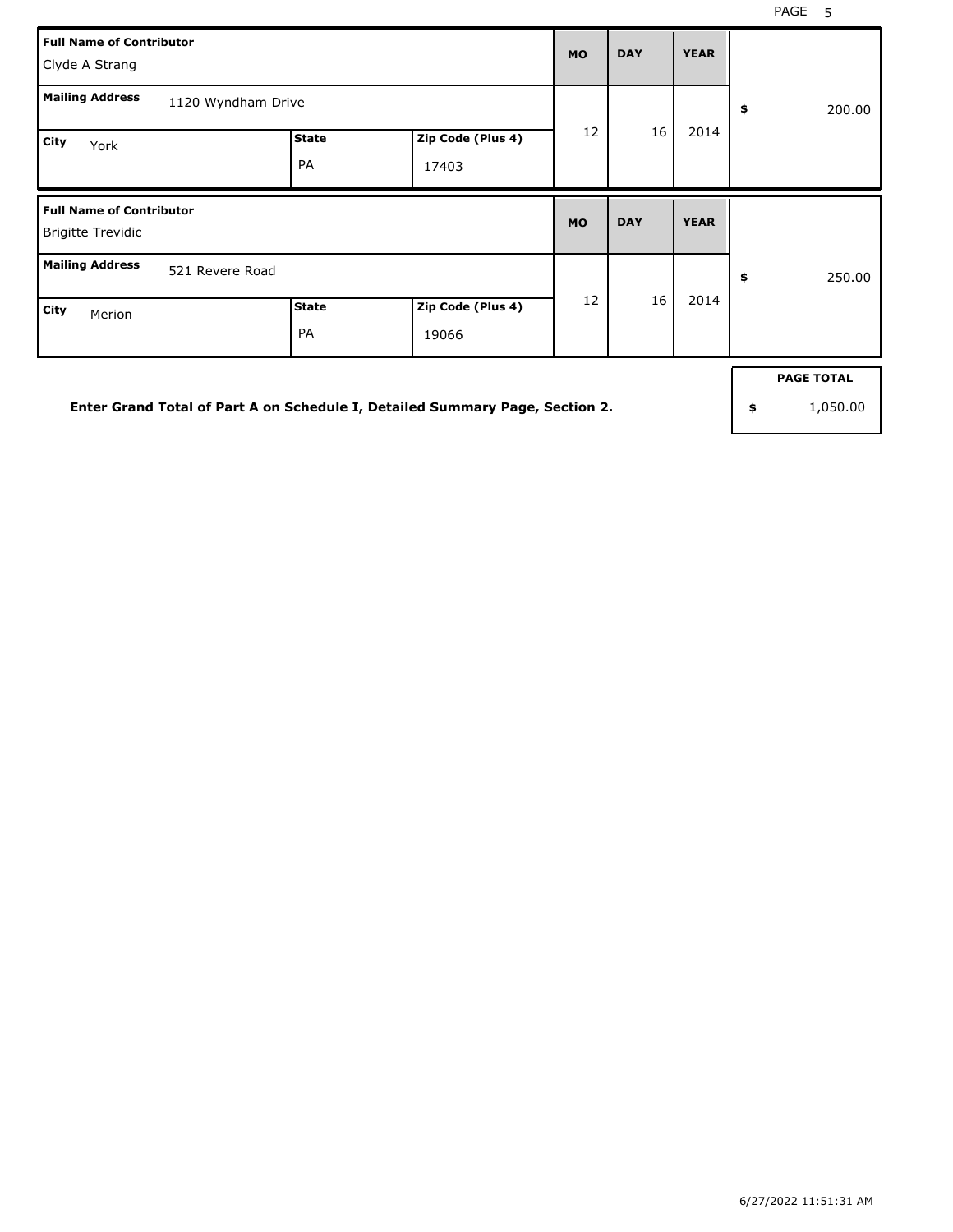## **PART C Contributions Received From Political Committees**

**OVER \$250.00**

 **Use this Part to itemize only contributions received from Political committees with an aggregate value from Over \$250.00 in the reporting period.**

| Name of Filing Committee or Candidate                                        |              |  | <b>Reporting Period</b> |             |            |             |    |                   |
|------------------------------------------------------------------------------|--------------|--|-------------------------|-------------|------------|-------------|----|-------------------|
|                                                                              |              |  | From:                   |             |            | To:         |    |                   |
|                                                                              |              |  |                         | <b>DATE</b> |            |             |    | <b>AMOUNT</b>     |
| <b>Full Name of Contributing Committee</b>                                   |              |  |                         | <b>MO</b>   | <b>DAY</b> | <b>YEAR</b> |    |                   |
| <b>Mailing Address</b>                                                       |              |  |                         |             |            |             | \$ | 0.00              |
| City                                                                         | <b>State</b> |  | Zip Code (Plus 4)       |             |            |             |    |                   |
|                                                                              |              |  |                         |             |            |             |    | <b>PAGE TOTAL</b> |
| Enter Grand Total of Part C on Schedule I, Detailed Summary Page, Section 3. |              |  |                         |             |            |             | \$ | 0.00              |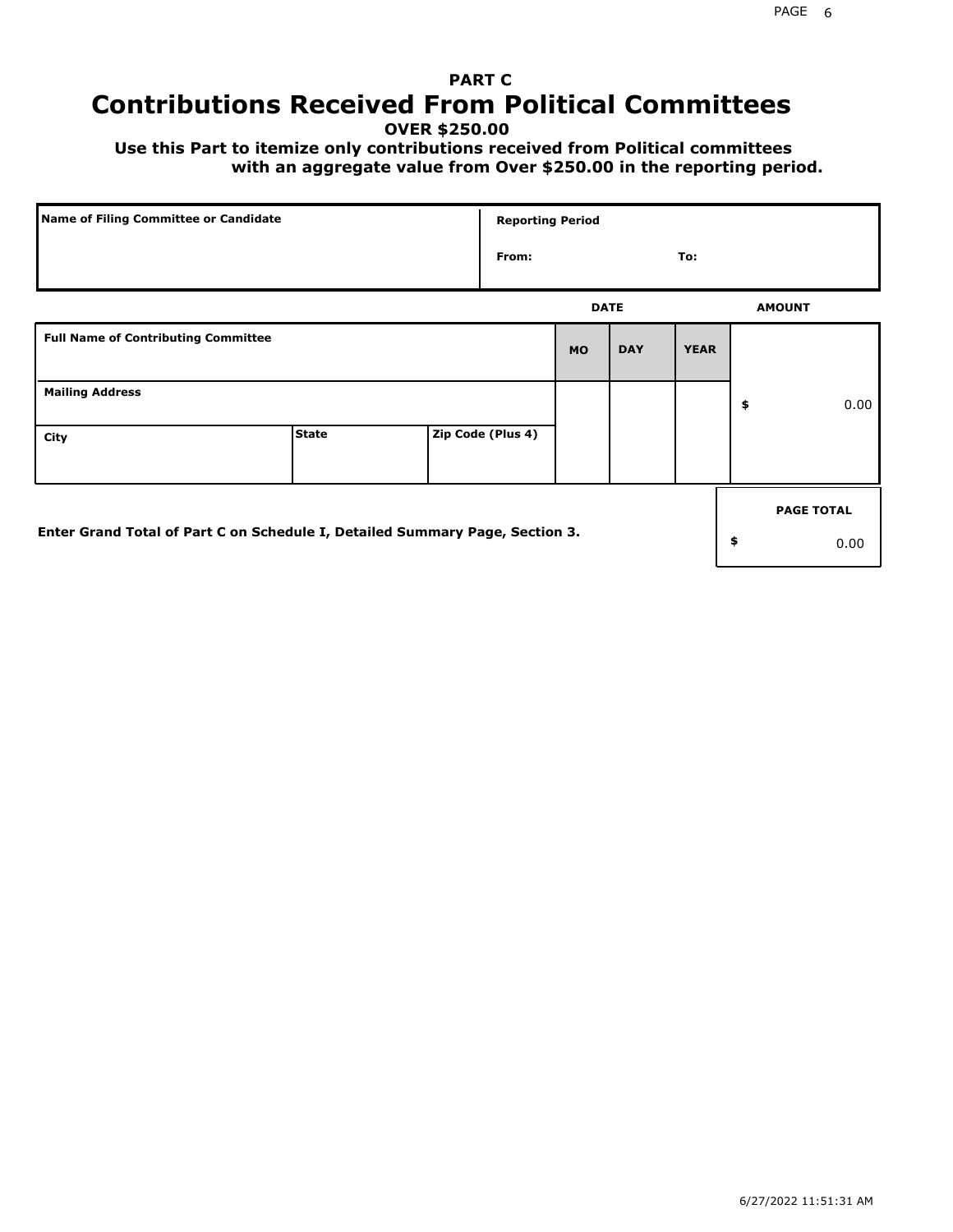## **PART D ALL OTHER CONTRIBUTIONS**

#### **OVER \$250.00**

#### **Use this Part to itemize all other contributions with an aggregate value of**

 **over \$250.00 in the reporting period.**

 **(Exclude contributions from political committees reported in Part C.)** 

| Name of Filing Committee or Candidate                                 |                                   |  |                   |       | <b>Reporting Period</b>      |                  |             |                   |  |  |
|-----------------------------------------------------------------------|-----------------------------------|--|-------------------|-------|------------------------------|------------------|-------------|-------------------|--|--|
| PLANNED PARENTHOOD PA INC                                             |                                   |  |                   | From: |                              | $11/25/2014$ To: |             | 12/31/2014        |  |  |
|                                                                       |                                   |  |                   |       |                              | <b>DATE</b>      |             | <b>AMOUNT</b>     |  |  |
| <b>Full Name of Contributor</b><br>Susan Hagan                        |                                   |  |                   |       | <b>MO</b>                    | <b>DAY</b>       | <b>YEAR</b> |                   |  |  |
| <b>Mailing</b><br>5727 Grubb Road<br><b>Address</b>                   |                                   |  |                   |       |                              |                  |             | 1,500.00<br>\$    |  |  |
| City<br>Erie                                                          | <b>State</b><br>Zip Code (Plus 4) |  |                   | 12    | 30                           | 2014             |             |                   |  |  |
|                                                                       | PA                                |  | 16506             |       |                              |                  |             |                   |  |  |
| <b>Employer Name</b><br>unknown                                       |                                   |  |                   |       | <b>Occupation</b>            |                  | unknown     |                   |  |  |
| <b>Employer Mailing Address/Principal Place of</b><br><b>Business</b> |                                   |  | City              |       |                              | <b>State</b>     |             | Zip Code (Plus 4) |  |  |
| unknown<br>Erie                                                       |                                   |  |                   |       |                              | PA               |             | 16506             |  |  |
| <b>Full Name of Contributor</b><br>Richard Kasher                     |                                   |  |                   |       | <b>MO</b>                    | <b>DAY</b>       | <b>YEAR</b> |                   |  |  |
| <b>Mailing</b><br>430 Clairemont Road<br><b>Address</b>               |                                   |  |                   |       |                              |                  |             | \$<br>300.00      |  |  |
| <b>City</b><br>Villanova                                              | <b>State</b>                      |  | Zip Code (Plus 4) |       | 12                           | 30               | 2014        |                   |  |  |
|                                                                       | PA                                |  | 19085             |       |                              |                  |             |                   |  |  |
| <b>Employer Name</b><br>unknown                                       |                                   |  |                   |       | <b>Occupation</b><br>unknown |                  |             |                   |  |  |
| <b>Employer Mailing Address/Principal Place of</b><br><b>Business</b> |                                   |  | City              |       |                              | <b>State</b>     |             | Zip Code (Plus 4) |  |  |
| unknown                                                               |                                   |  | Villanova         |       |                              | PA               |             | 19085             |  |  |
| <b>Full Name of Contributor</b><br>Georgia Berner                     |                                   |  |                   |       | <b>MO</b>                    | <b>DAY</b>       | <b>YEAR</b> |                   |  |  |
| <b>Mailing</b><br>PO Box 517<br><b>Address</b>                        |                                   |  |                   |       |                              |                  |             | \$<br>6,000.00    |  |  |
| City<br>Zelienople                                                    | <b>State</b>                      |  | Zip Code (Plus 4) |       | 12                           | 16               | 2014        |                   |  |  |
|                                                                       | PA                                |  | 16063             |       |                              |                  |             |                   |  |  |
| <b>Employer Name</b><br>unknown                                       |                                   |  |                   |       | <b>Occupation</b>            |                  | unknown     |                   |  |  |
| <b>Employer Mailing Address/Principal Place of</b><br><b>Business</b> |                                   |  | <b>City</b>       |       |                              | <b>State</b>     |             | Zip Code (Plus 4) |  |  |
| unknown                                                               |                                   |  | Zelienople        |       |                              | PA               |             | 16063             |  |  |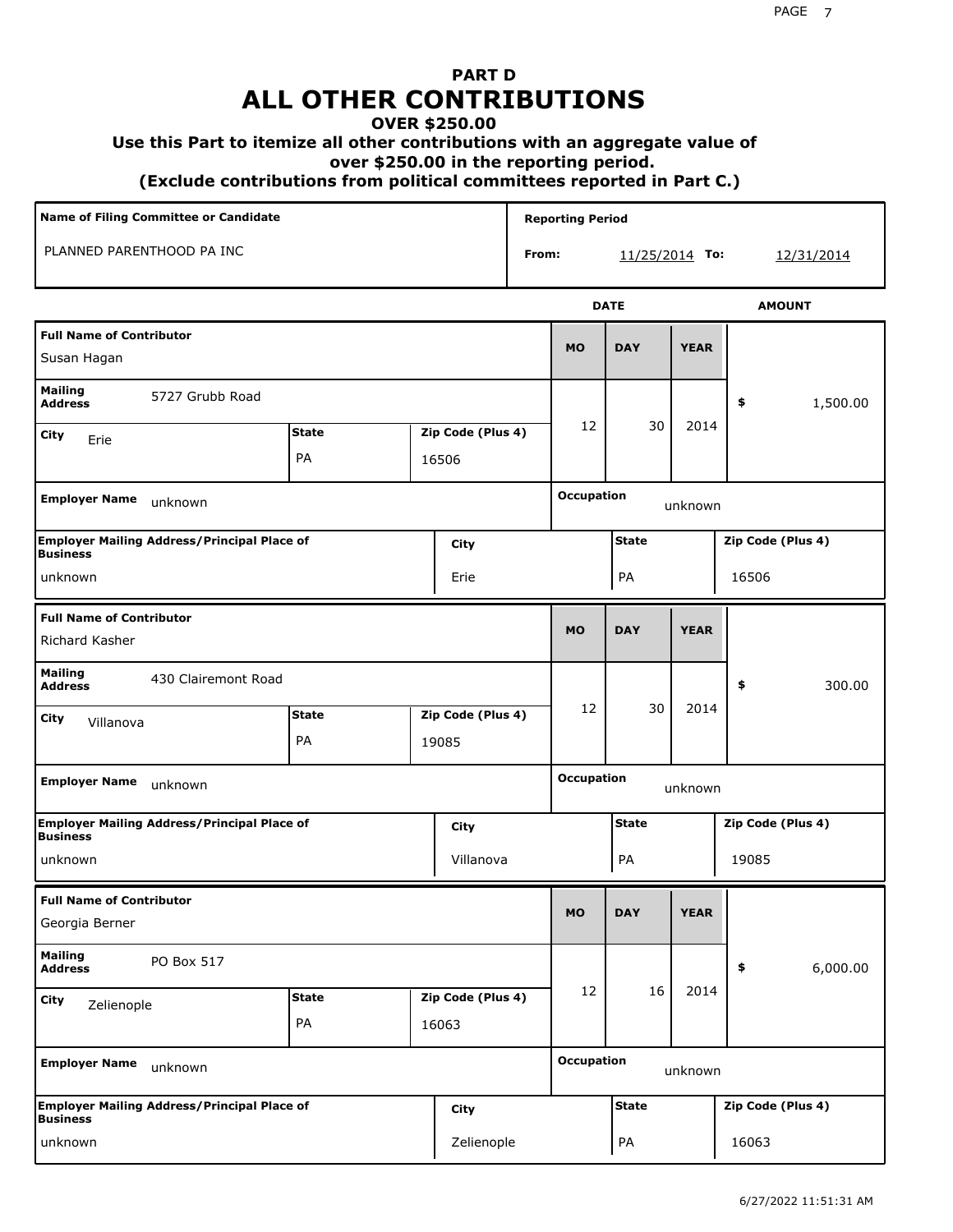**\$** 7,800.00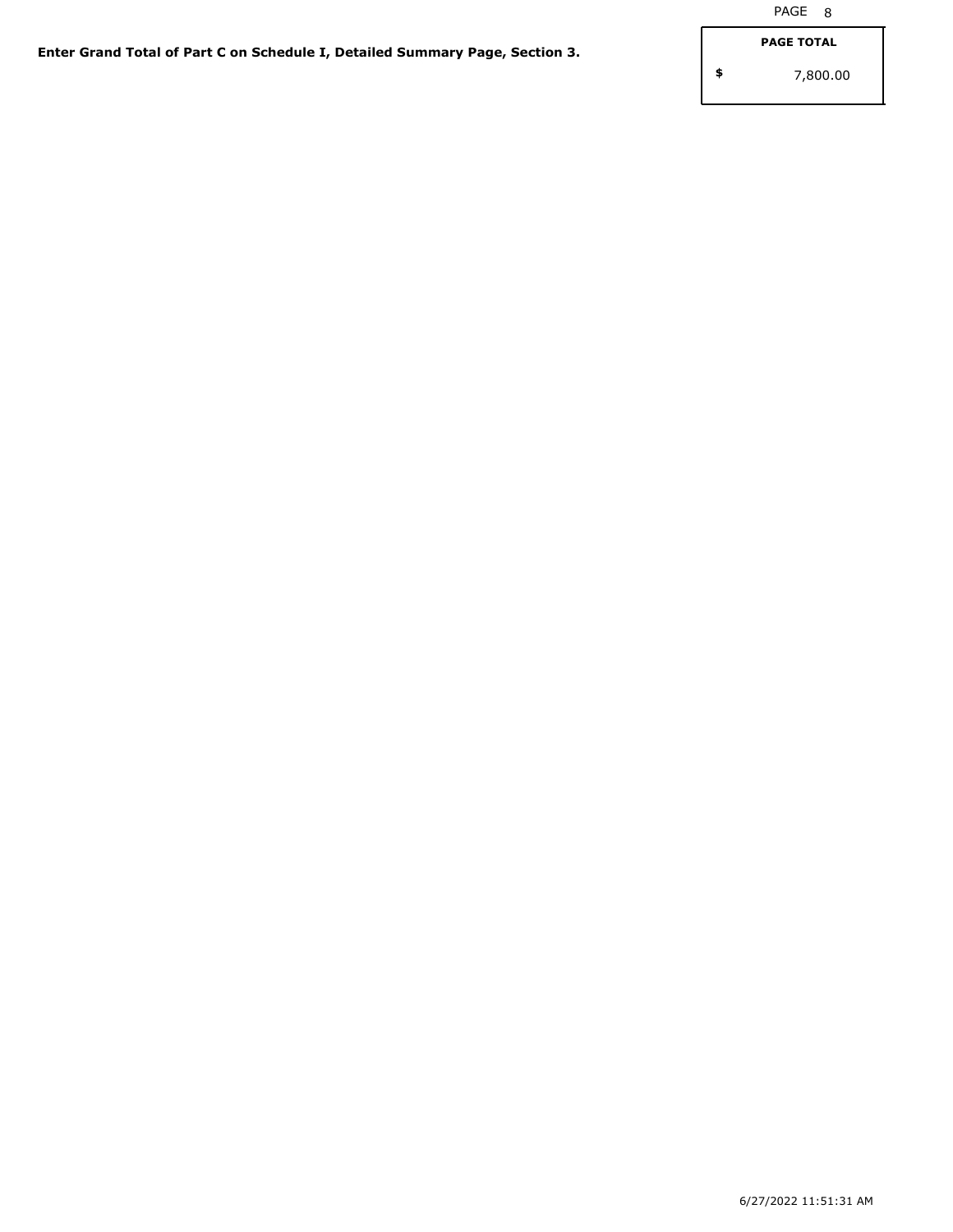### **PART E OTHER RECEIPTS**

#### **REFUNDS, INTEREST INCOME, RETURNED CHECKS, ETC.**

 **Use this Part to report refunds received, interest earned, returned checks and**

#### **prior expenditures that were returned to the filer.**

| Name of Filing Committee or Candidate                                        |              |                   |       | <b>Reporting Period</b> |             |             |    |                   |      |  |
|------------------------------------------------------------------------------|--------------|-------------------|-------|-------------------------|-------------|-------------|----|-------------------|------|--|
|                                                                              |              |                   | From: |                         |             | To:         |    |                   |      |  |
|                                                                              |              |                   |       |                         | <b>DATE</b> |             |    | <b>AMOUNT</b>     |      |  |
| <b>Full Name</b>                                                             |              |                   |       | <b>MO</b>               | <b>DAY</b>  | <b>YEAR</b> |    |                   |      |  |
| <b>Mailing Address</b>                                                       |              |                   |       |                         |             |             | \$ |                   | 0.00 |  |
| City                                                                         | <b>State</b> | Zip Code (Plus 4) |       |                         |             |             |    |                   |      |  |
| <b>Receipt Description</b>                                                   |              |                   |       |                         |             |             |    |                   |      |  |
| Enter Grand Total of Part E on Schedule I, Detailed Summary Page, Section 4. |              |                   |       |                         |             |             |    | <b>PAGE TOTAL</b> |      |  |
|                                                                              |              |                   |       |                         |             |             | \$ |                   | 0.00 |  |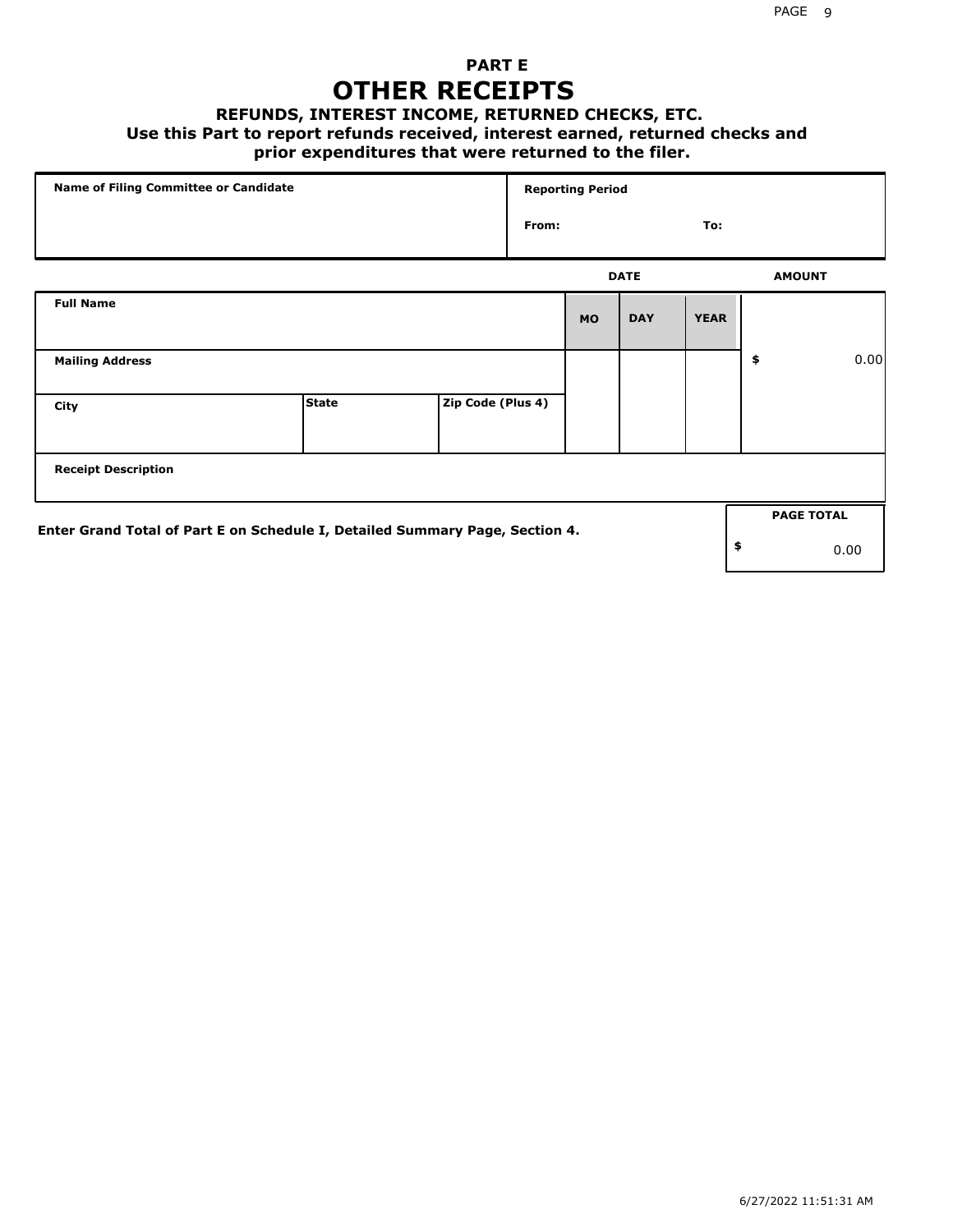#### **SCHEDULE II IN-KIND CONTRIBUTIONS AND VALUABLE THINGS RECEIVED USE THIS SCHEDULE TO REPORT ALL IN-KIND CONTRIBUTIONS OF VALUABLE THINGS**

### **DURING THE REPORTING PERIOD.**

**Detailed Summary Page**

| <b>Name of Filing Committee or Candidate</b>                                                                                                                                | <b>Reporting Period</b> |                  |            |
|-----------------------------------------------------------------------------------------------------------------------------------------------------------------------------|-------------------------|------------------|------------|
| PLANNED PARENTHOOD PA INC                                                                                                                                                   | From:                   | $11/25/2014$ To: | 12/31/2014 |
| 1. UNITEMIZED IN-KIND CONTRIBUTIONS RECEIVED - VALUE OF \$50.00 OR LESS PER CONTRIBUTOR                                                                                     |                         |                  |            |
| <b>TOTAL for the Reporting Period</b>                                                                                                                                       | (1)                     | \$               | 0.00       |
| 2. IN-KIND CONTRIBUTIONS RECEIVED - VALUE OF \$50.01 TO \$250.00 (FROM PART F)                                                                                              |                         |                  |            |
| <b>TOTAL for the Reporting Period</b>                                                                                                                                       | (2)                     | \$               | 0.00       |
| 3. IN-KIND CONTRIBUTION RECIEVED - VALUE OVER \$250.00 (FROM PART G)                                                                                                        |                         |                  |            |
| <b>TOTAL for the Reporting Period</b>                                                                                                                                       | (3)                     | \$               | 0.00       |
| TOTAL VALUE OF IN-KIND CONTRIBUTIONS DURING THIS REPORTING PERIOD (Add and enter<br>amount totals from Boxes 1,2, and 3; also enter on Page 1, Reports Cover Page, Item F.) |                         | \$               | 0.00       |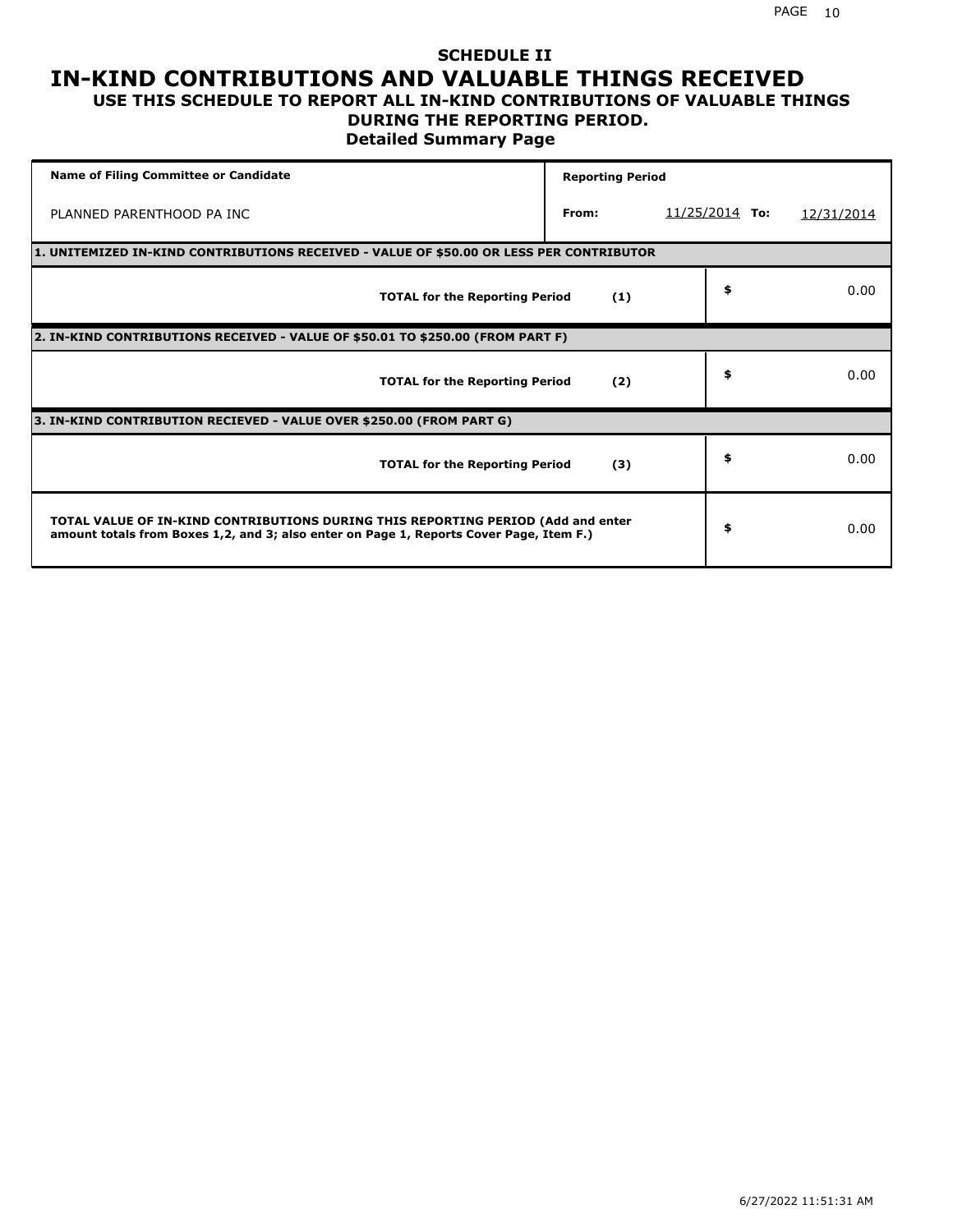## **SCHEDULE II PART F IN-KIND CONTRIBUTIONS RECEIVED**

### **VALUE OF \$50.01 TO \$250.00**

| Name of Filing Committee or Candidate                                                                  | <b>Reporting Period</b> |                   |           |             |             |    |                   |
|--------------------------------------------------------------------------------------------------------|-------------------------|-------------------|-----------|-------------|-------------|----|-------------------|
|                                                                                                        | From:                   |                   |           | To:         |             |    |                   |
|                                                                                                        |                         |                   |           | <b>DATE</b> |             |    | <b>AMOUNT</b>     |
| <b>Full Name of Contributor</b>                                                                        |                         |                   | <b>MO</b> | <b>DAY</b>  | <b>YEAR</b> |    |                   |
| <b>Mailing Address</b>                                                                                 |                         |                   |           |             |             | \$ | 0.00              |
| City                                                                                                   | <b>State</b>            | Zip Code (Plus 4) |           |             |             |    |                   |
| <b>Description of Contribution:</b>                                                                    |                         |                   |           |             |             |    |                   |
| Enter Grand Total of Part F on Schedule II, In-Kind Contributions Detailed Summary Page,<br>Section 2. |                         |                   |           |             |             |    | <b>PAGE TOTAL</b> |
|                                                                                                        |                         |                   |           |             | \$          |    | 0.00              |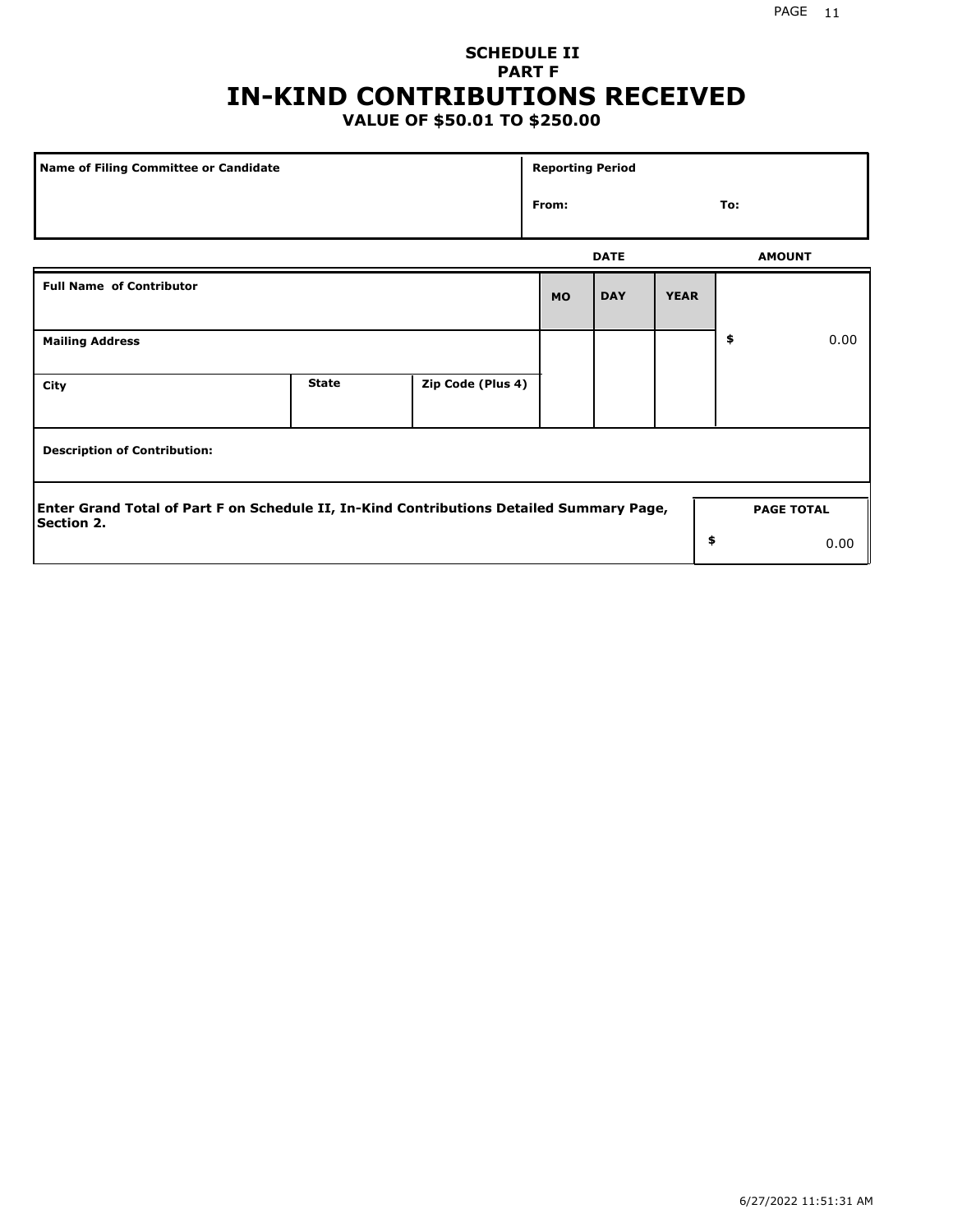#### PAGE 12

#### **SCHEDULE II PART G IN-KIND CONTRIBUTIONS RECEIVED VALUE OVER \$250.00**

| Name of Filing Committee or Candidate                                 |              |      |                  |              | <b>Reporting Period</b> |                   |                      |             |    |                                    |
|-----------------------------------------------------------------------|--------------|------|------------------|--------------|-------------------------|-------------------|----------------------|-------------|----|------------------------------------|
|                                                                       |              |      |                  |              | From:                   |                   |                      | To:         |    |                                    |
|                                                                       |              |      |                  |              |                         |                   | <b>DATE</b>          |             |    | <b>AMOUNT</b>                      |
| <b>Full Name of Contributor</b>                                       |              |      |                  |              |                         | <b>MO</b>         | <b>DAY</b>           | <b>YEAR</b> |    |                                    |
| <b>Mailing Address</b>                                                |              |      |                  |              |                         |                   |                      |             | \$ | 0.00                               |
| City                                                                  | <b>State</b> |      | Zip Code(Plus 4) |              |                         |                   |                      |             |    |                                    |
| <b>Employer of Contributor</b>                                        |              |      |                  |              |                         | <b>Occupation</b> |                      |             |    |                                    |
| <b>Employer Mailing Address/Principal Place of</b><br><b>Business</b> |              | City |                  | <b>State</b> |                         | 4)                | <b>Zip Code(Plus</b> |             |    | <b>Description of Contribution</b> |

| <b>Enter Grand Total of Part G on Schedule II, In-Kind Contributions Detailed</b> | <b>PAGE TOTAL</b> |
|-----------------------------------------------------------------------------------|-------------------|
| <b>Summary Page, Section 3.</b>                                                   | 0.00              |
|                                                                                   |                   |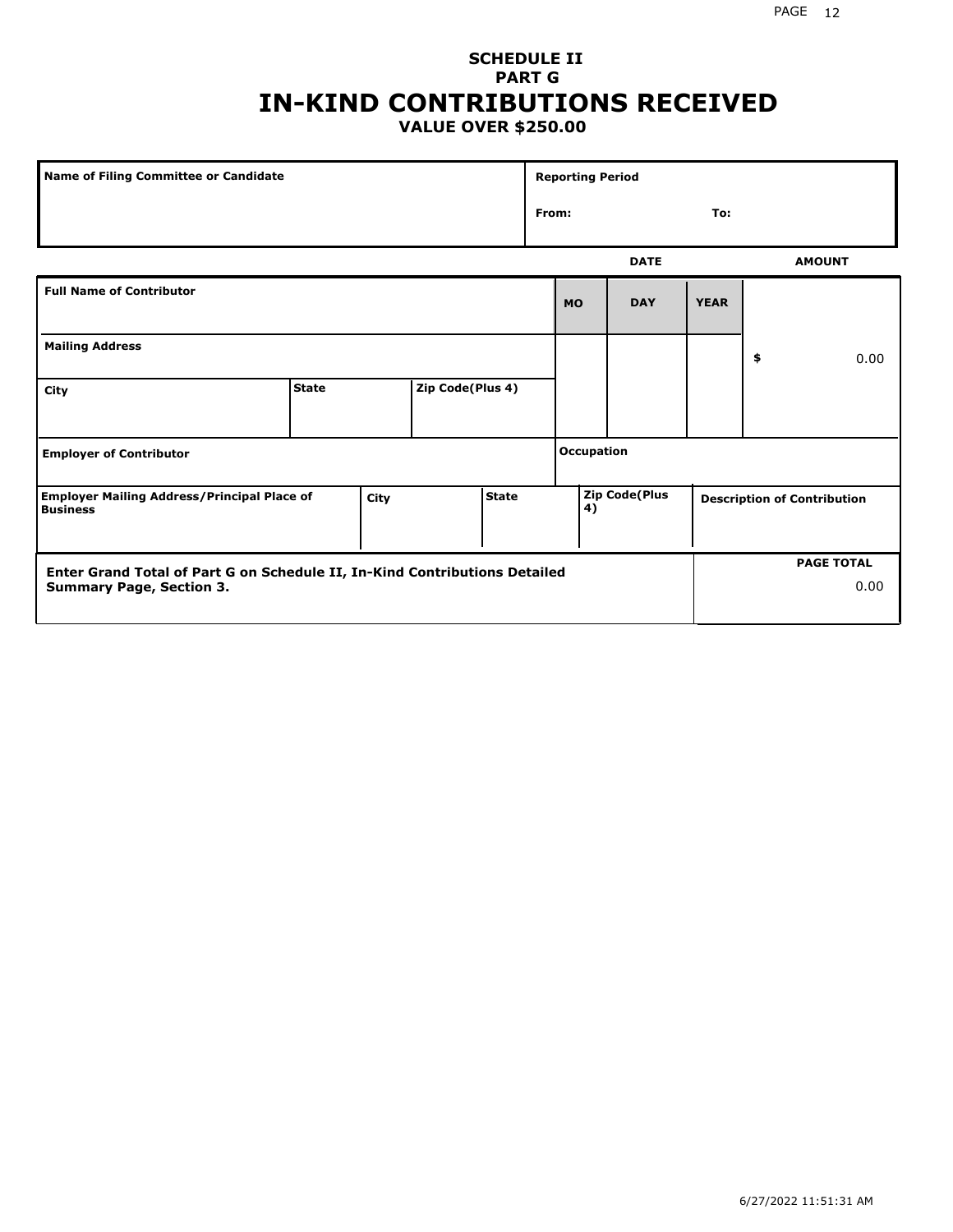## **SCHEDULE III STATEMENT OF EXPENDITURES**

| <b>Name of Filing Committee or Candidate</b>             |                    |                            | <b>Reporting Period</b>                                    |             |             |     |               |
|----------------------------------------------------------|--------------------|----------------------------|------------------------------------------------------------|-------------|-------------|-----|---------------|
| PLANNED PARENTHOOD PA INC                                |                    |                            | From                                                       |             | 11/25/2014  | To: | 12/31/2014    |
|                                                          |                    |                            |                                                            | <b>DATE</b> |             |     | <b>AMOUNT</b> |
| <b>To Whom Paid</b><br>Sari Stevens                      |                    |                            | <b>MO</b>                                                  | <b>DAY</b>  | <b>YEAR</b> |     |               |
| <b>Mailing Address</b><br>1514 N 2nd Street              |                    |                            | 12                                                         | 29          | 2014        | \$  | 124.44        |
| City<br>Harrisburg                                       | <b>State</b><br>PA | Zip Code (Plus 4)<br>17102 | <b>Description of Expenditure</b><br>Expense Reimbursment  |             |             |     |               |
| <b>To Whom Paid</b><br>Sarah Boateng                     |                    |                            | <b>MO</b>                                                  | <b>DAY</b>  | <b>YEAR</b> |     |               |
| <b>Mailing Address</b><br>3616 N 2nd Street              |                    |                            | 12                                                         | 23          | 2014        | \$  | 509.22        |
| City<br>Harrisburg                                       | <b>State</b><br>PA | Zip Code (Plus 4)<br>17110 | <b>Description of Expenditure</b><br>Expense Reimbursment  |             |             |     |               |
| <b>To Whom Paid</b><br>Events by Nicholas Caterers       |                    |                            | <b>MO</b>                                                  | <b>DAY</b>  | <b>YEAR</b> |     |               |
| <b>Mailing Address</b><br>3 Executive Campus, Suite 350  |                    |                            | 12                                                         | 15          | 2014        | \$  | 201.70        |
| City<br>Cherry Hill                                      | <b>State</b><br>NJ | Zip Code (Plus 4)<br>08002 | <b>Description of Expenditure</b><br>Caterer for Event     |             |             |     |               |
| <b>To Whom Paid</b><br>Talia Ramo                        |                    |                            | <b>MO</b>                                                  | <b>DAY</b>  | <b>YEAR</b> |     |               |
| <b>Mailing Address</b><br>218 S 15th Street, Apt 4       |                    |                            | 12                                                         | 15          | 2014        | \$  | 104.47        |
| City<br>Allentown                                        | <b>State</b><br>PA | Zip Code (Plus 4)<br>18102 | <b>Description of Expenditure</b><br>Expense reimbursement |             |             |     |               |
| <b>To Whom Paid</b><br>Gwen Emmons                       |                    |                            | <b>MO</b>                                                  | <b>DAY</b>  | <b>YEAR</b> |     |               |
| <b>Mailing Address</b><br>2125 Spring Garden Street, #2F |                    |                            | 12                                                         | 8           | 2014        | \$  | 6,000.00      |
| City<br>Philadelphia                                     | <b>State</b><br>PA | Zip Code (Plus 4)<br>19130 | <b>Description of Expenditure</b><br>Additional PAC work   |             |             |     |               |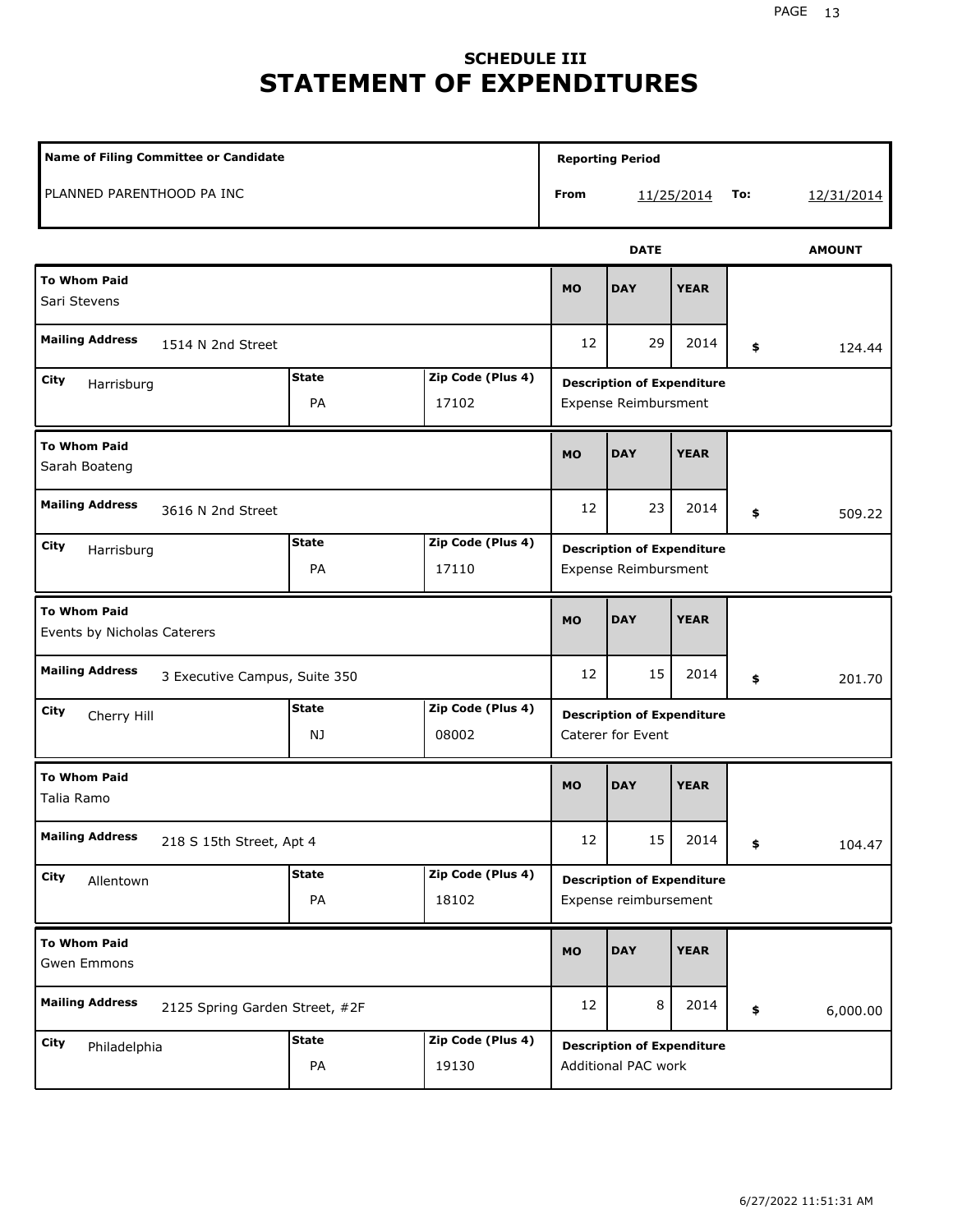| <b>To Whom Paid</b><br>Carole Brode                    |                              |              | <b>MO</b>         | <b>DAY</b>                        | <b>YEAR</b>                       |             |          |       |  |
|--------------------------------------------------------|------------------------------|--------------|-------------------|-----------------------------------|-----------------------------------|-------------|----------|-------|--|
|                                                        |                              |              |                   |                                   |                                   |             |          |       |  |
| <b>Mailing Address</b><br>1514 N 2nd Street            |                              |              | 12                | 5                                 | 2014                              | \$          | 162.50   |       |  |
| City<br>Harrisburg                                     |                              | <b>State</b> | Zip Code (Plus 4) |                                   | <b>Description of Expenditure</b> |             |          |       |  |
|                                                        |                              | PA           | 17102             | <b>Event Artist</b>               |                                   |             |          |       |  |
| <b>To Whom Paid</b>                                    |                              |              |                   | <b>MO</b>                         | <b>DAY</b>                        | <b>YEAR</b> |          |       |  |
| Sarah Boateng                                          |                              |              |                   |                                   |                                   |             |          |       |  |
| <b>Mailing Address</b><br>3616 N 2nd Street            |                              |              | 12                | $\mathbf{1}$                      | 2014                              | \$          | 6,000.00 |       |  |
| City<br>Harrisburg                                     |                              | <b>State</b> | Zip Code (Plus 4) | <b>Description of Expenditure</b> |                                   |             |          |       |  |
|                                                        |                              | PA           | 17110             | Additional PAC work               |                                   |             |          |       |  |
| <b>To Whom Paid</b>                                    |                              |              |                   | <b>MO</b>                         | <b>DAY</b>                        | <b>YEAR</b> |          |       |  |
| Aleigha Cavalier                                       |                              |              |                   |                                   |                                   |             |          |       |  |
| <b>Mailing Address</b><br>112 Washington Place Apt #8F |                              |              | 12                | 1                                 | 2014                              | \$          | 6,000.00 |       |  |
| <b>State</b><br>City<br>Pittsburgh                     |                              |              | Zip Code (Plus 4) | <b>Description of Expenditure</b> |                                   |             |          |       |  |
| PA<br>15219                                            |                              |              |                   | Additional PAC work               |                                   |             |          |       |  |
|                                                        |                              |              |                   |                                   |                                   |             |          |       |  |
| <b>To Whom Paid</b>                                    |                              |              |                   |                                   |                                   |             |          |       |  |
| Capital Copy Service                                   |                              |              |                   | <b>MO</b>                         | <b>DAY</b>                        | <b>YEAR</b> |          |       |  |
| <b>Mailing Address</b>                                 | 300 N 2nd Street             |              |                   | 11                                | 28                                | 2014        | \$       | 33.00 |  |
|                                                        |                              | <b>State</b> | Zip Code (Plus 4) |                                   |                                   |             |          |       |  |
| City<br>harrisburg                                     |                              | PA           | 17108             | Print job                         | <b>Description of Expenditure</b> |             |          |       |  |
| <b>To Whom Paid</b>                                    |                              |              |                   |                                   |                                   |             |          |       |  |
| Mary Mazziotti                                         |                              |              |                   | <b>MO</b>                         | <b>DAY</b>                        | <b>YEAR</b> |          |       |  |
| <b>Mailing Address</b>                                 | 1514 N 2nd Street            |              |                   | 11                                | 25                                | 2014        | \$       | 37.50 |  |
| City                                                   |                              | <b>State</b> | Zip Code (Plus 4) |                                   | <b>Description of Expenditure</b> |             |          |       |  |
| harrisburg                                             |                              | PA           | 17102             | Event artist                      |                                   |             |          |       |  |
| <b>To Whom Paid</b>                                    |                              |              |                   |                                   |                                   |             |          |       |  |
| <b>Action Without Boarders</b>                         |                              |              |                   | <b>MO</b>                         | <b>DAY</b>                        | <b>YEAR</b> |          |       |  |
| <b>Mailing Address</b>                                 | 302 Fifth Avenue, 11th Floor |              |                   | 11                                | 25                                | 2014        | \$       | 25.00 |  |
| City<br>New York                                       |                              | <b>State</b> | Zip Code (Plus 4) |                                   | <b>Description of Expenditure</b> |             |          |       |  |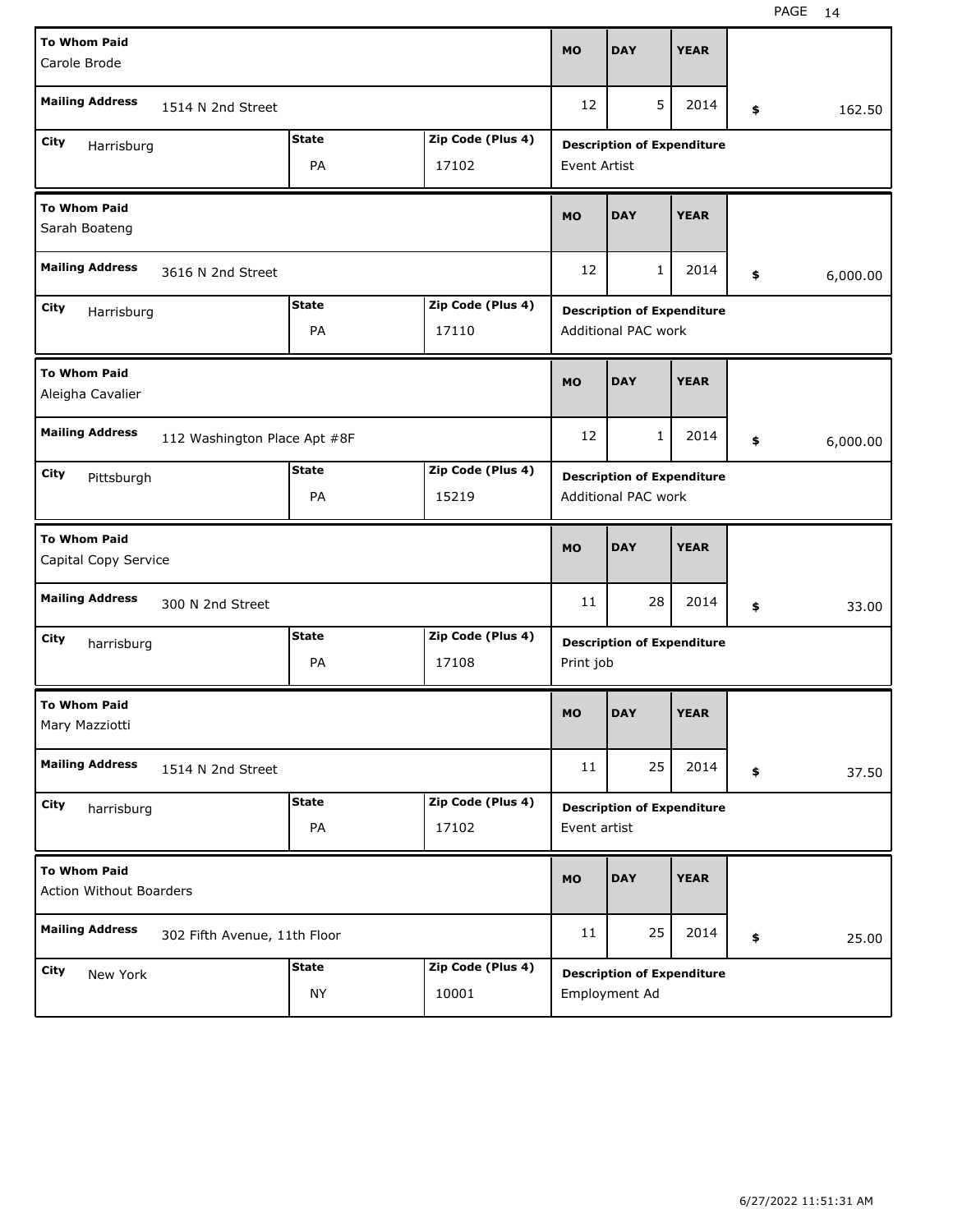| <b>To Whom Paid</b><br><b>Transfirst LLC</b>                            |                                                  |                            | <b>MO</b>                                                      | <b>DAY</b>                                         | <b>YEAR</b> |    |                   |  |
|-------------------------------------------------------------------------|--------------------------------------------------|----------------------------|----------------------------------------------------------------|----------------------------------------------------|-------------|----|-------------------|--|
| <b>Mailing Address</b><br>Unknown                                       |                                                  |                            | 12                                                             | 10                                                 | 2014        | \$ | 31.91             |  |
| City<br>unknown                                                         | <b>State</b><br>Zip Code (Plus 4)<br>PA<br>17102 |                            |                                                                | <b>Description of Expenditure</b><br>Bank/CC fee's |             |    |                   |  |
| <b>To Whom Paid</b><br>Planned Parenthood PA Advocates                  |                                                  |                            | <b>MO</b>                                                      | <b>DAY</b>                                         | <b>YEAR</b> |    |                   |  |
| <b>Mailing Address</b><br>1514 N 2nd Street                             |                                                  |                            | 12                                                             | 10                                                 | 2014        | \$ | 203.67            |  |
| City<br>Harrisburg                                                      | <b>State</b><br>PA                               | Zip Code (Plus 4)<br>17102 | <b>Description of Expenditure</b><br>office allocation         |                                                    |             |    |                   |  |
| <b>To Whom Paid</b><br>Planned Parenthood PA Advocates                  |                                                  |                            | <b>MO</b>                                                      | <b>DAY</b>                                         | <b>YEAR</b> |    |                   |  |
| <b>Mailing Address</b><br>1514 N 2nd Street                             |                                                  |                            | 12                                                             | 10                                                 | 2014        | \$ | 5,981.87          |  |
| City<br>Harrisburg                                                      | <b>State</b><br>PA                               | Zip Code (Plus 4)<br>17102 | <b>Description of Expenditure</b><br>salary allocation         |                                                    |             |    |                   |  |
| <b>To Whom Paid</b><br>Wells Fargo                                      |                                                  |                            | <b>MO</b>                                                      | <b>DAY</b>                                         | <b>YEAR</b> |    |                   |  |
| <b>Mailing Address</b><br>unknown                                       |                                                  |                            | 12                                                             | 8                                                  | 2014        | \$ | 3.00              |  |
| City<br>unknown                                                         | <b>State</b><br>PA                               | Zip Code (Plus 4)<br>17102 | <b>Description of Expenditure</b><br>online dep detail & image |                                                    |             |    |                   |  |
| Enter Grand Total of Expenditures on Page 1, Report Cover Page, Item D. |                                                  |                            |                                                                |                                                    |             |    | <b>PAGE TOTAL</b> |  |
|                                                                         |                                                  |                            |                                                                |                                                    |             | \$ | 25,418.28         |  |